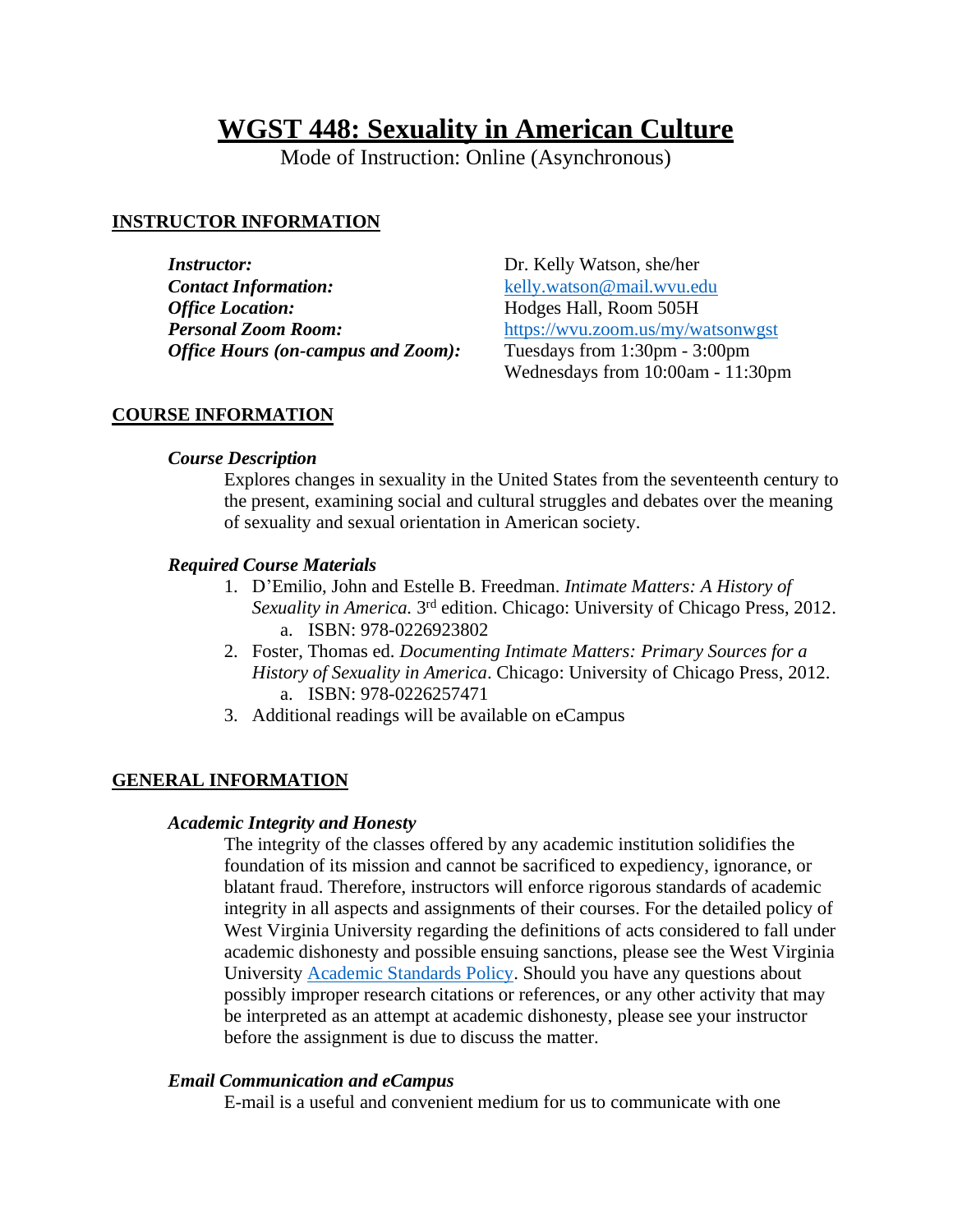another; however, I have found that it can also be a source of confusion. With that in mind, pleasekeep the following guidelines in mind:

- It is important to be professional in email communication with your instructor and fellow classmates. This means that you should include a proper greeting with my name and title as well as your full name and the course you are in. Be sure to write in complete sentences with proper grammar and spelling. I should not have to decode your message. I reserve the right to ignore emails that are not addressed properly, unclear, confusing, or disrespectful.
- I am always willing to respond to your questions over email, and I will try to respond within 24 hours. Although I strive to make myself available to students whenever possible, I am not accessible 24/7; keep this in mind when it comes time to take an exam or turn in a paper!
- Lastly, if you email me with a question that is clearly answered on the syllabus, I reserve the right to ignore or message or simply respond that you should check the syllabus on your own.

I will use eCampus to post assignment sheets, general announcements, etc., so please check it regularly.

#### *Attendance Policy*

Since this is an asynchronous online class, there is no expectation that you meet with your classmates at a specific time. That does not mean, however, that you can simply engage with the course at your discretion. It is essential for your success that you log-in to the course several times a week and keep up with the reading and assignment schedule. While you can decide to post on the discussion board at 3am if you choose to, you must still complete the assignment by the due date.

Asynchronous online classes allow students a lot of freedom to choose what time of the day they devote to the class, but with great freedom, comes great responsibility. It can be very easy to lose track of things in an asynchronous course and miss deadlines. In order to be successful in this course, you have to be organized and diligent so that things do not pile up. Since you don't have to be anywhere at a specific time, that means that you are expected to complete the coursework even if you are in Aruba!

tl:dr – you don't have to show up at a specific time, but you still have to follow the schedule for the course

#### *Office Hours*

My office hours are listed at the top of this syllabus. These are the times that I am guaranteed to be in my office on the 5<sup>th</sup> floor of Hodges Hall. You don't have to make an appointment; just drop by (a heads up is always welcome, but not required). But as many of you may not be local, or don't want to come to campus, I will also be available at these times on zoom. Just click the link for my personal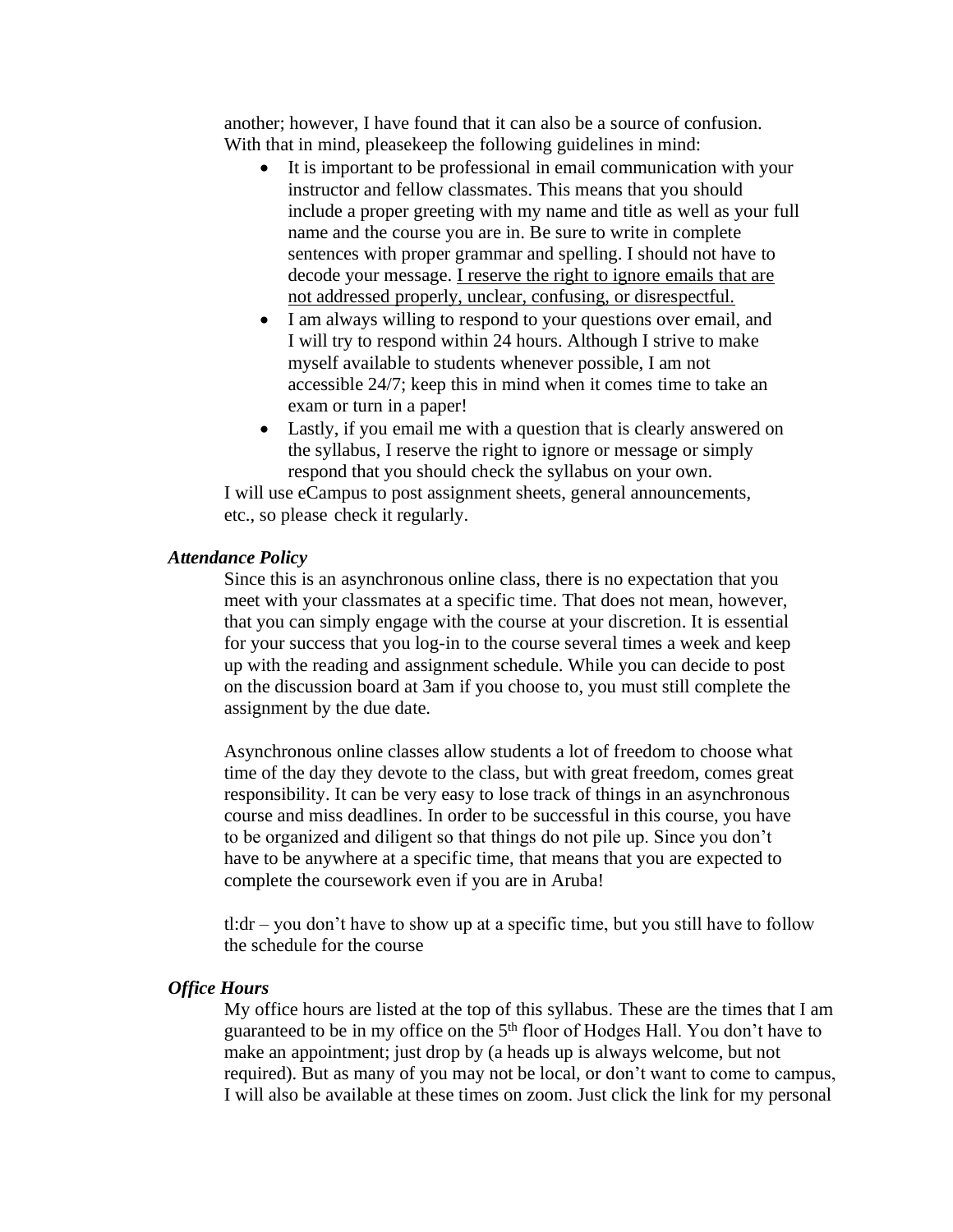zoom room (under "Instructor Information" on eCampus)

#### *Inclusivity at WVU*

The West Virginia University community is committed to creating and fostering a positive learning and working environment based on open communication, mutual respect, and inclusion.

If you are a person with a disability and anticipate needing any type of accommodation in order to participate in your classes, please advise your instructors and make appropriate arrangements with [the Office of Accessibility](/Users/kellywatson/Downloads/the%20Office%20of%20Accessibility%20Services)  [Services.](/Users/kellywatson/Downloads/the%20Office%20of%20Accessibility%20Services) [\(https://accessibilityservices.wvu.edu/\)](https://accessibilityservices.wvu.edu/)

More information is available at the [Division of Diversity, Equity, and Inclusion](http://diversity.wvu.edu/) [\(https://diversity.wvu.edu/\)](https://diversity.wvu.edu/) as well.

#### *Late Work, Make-up and Extra Credit Policy*

I will NOT accept late work unless you have obtained prior approval from me or provide proof of the emergency in a timely fashion. If you are having difficulty, please talk to me BEFORE the assignment is due. If you miss class on a day in which we have an in-class assignment, a quiz, or a test, and cannot provide documentation of an emergency I will NOT allow you to make up the work. However, if you communicate to me ahead of time, we may be able to work something out.

It is highly unlikely that I will offer extra credit opportunities, so do not rely on extra credit to achieve your desired grade

#### *Names and Pronouns*

I expect all of you to be considerate with your language and to respect the preferences of others. Students will be referred to by the name they prefer, using the appropriate pronouns, and with the correct pronunciation by everyone in this course. Feel free to make me aware by email if your name and/or pronouns differ from what the official WVU registration records indicate to avoid any confusion or awkwardness.

#### *Sexual Misconduct and Resources*

West Virginia University does not tolerate sexual misconduct, including harassment, stalking, sexual assault, sexual exploitation, or relationship violence [\[BOG Rule 1.6\]](https://policies.wvu.edu/finalized-bog-rules/bog-governance-rule-1-6-rule). It is important for you to know that there are resources available if you or someone you know needs assistance. You may speak to a member of university administration, faculty, or staff; keep in mind that they have an obligation to report the incident to the [Title IX Coordinator.](http://titleix.wvu.edu/what-is-title-ix/who-is-the-title-ix-coordinator)

If you want to speak to someone who is permitted to keep your disclosure confidential, please seek assistance from the [Carruth Center,](http://carruth.wvu.edu/) 304-293-9355 or 304-293-4431 (24-hour hotline), and locally within the community at the [Rape](http://www.rdvic.org/)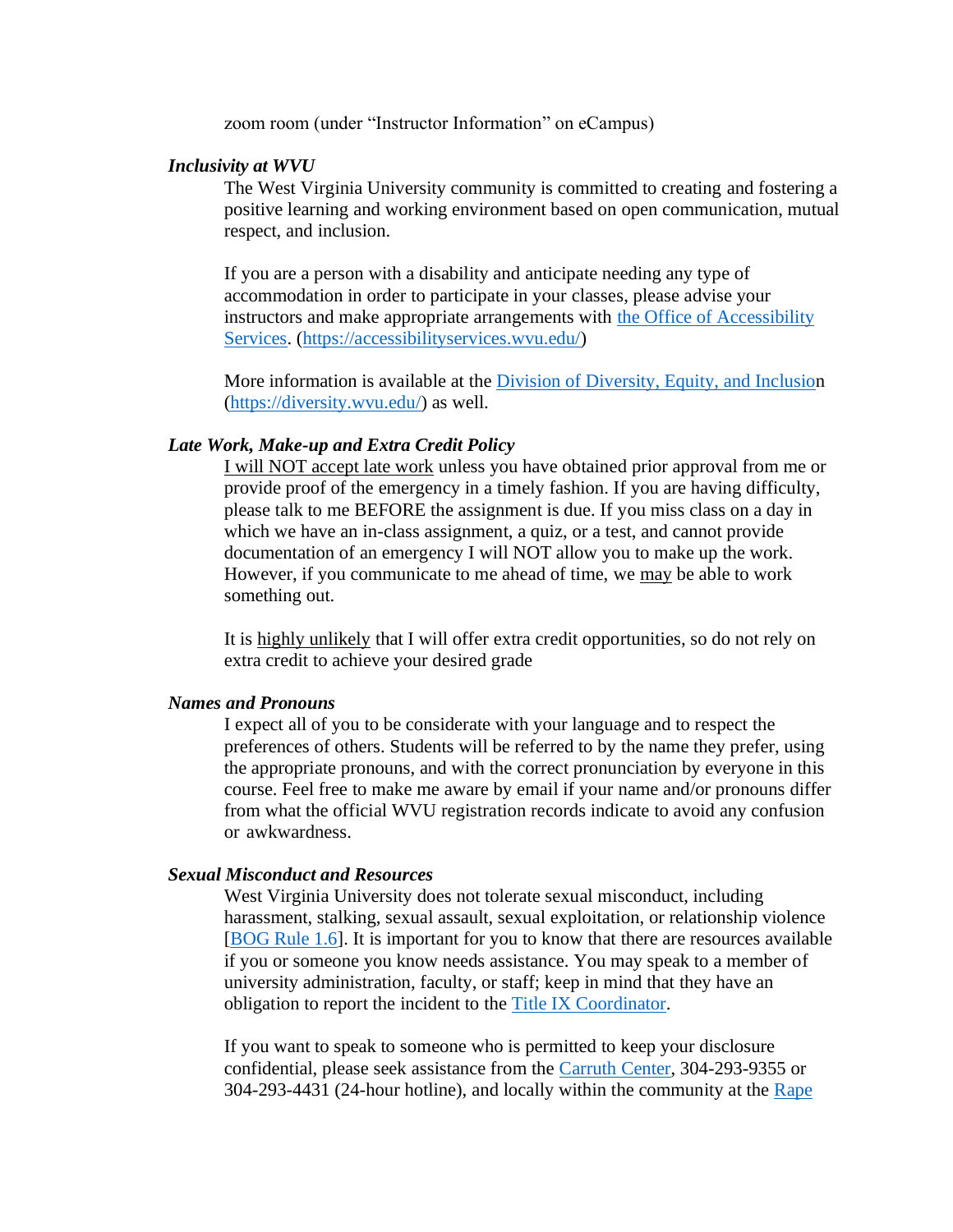[and Domestic Violence Information Center](http://www.rdvic.org/) (RDVIC), 304- 292-5100 or 304-292- 4431 (24-hour hotline).

For more information, please consult [WVU's Title IX](/Users/kellywatson/Downloads/WVU)  [Office](/Users/kellywatson/Downloads/WVU) [\(https://titleix.wvu.edu/resources-offices\)](https://titleix.wvu.edu/resources-offices).

### *Title IX / Mandated Reporting:*

Please be advised that WVU instructors are mandated reporters. Students are welcome tomeet with the instructor regarding course or campus issues, problems, or concerns, but depending on the nature of what students disclose to the instructor, the instructor may be required to report the issue to Title IX in accordance with WVU's Title IX policy. For more information, please consult with WVU's Title IX office/website

#### *Withdrawing from the Course:*

If you drop this class, you are responsible for withdrawing and verifying your withdrawal. If you do not follow proper withdrawal procedures and you stop attending and/or completing the work, you may receive a failing grade.

#### *Mid-Term Grades*

It is WVU policy that all students will receive a mid-term grade to help them gauge their progress in their courses. Your midterm grade will be comprised of all assignments submitted between weeks 1 and 7. This includes: 7 discussion boards and 5 quizzes. The mid-term grade will represent roughly 355 (36%) of the possible points in this course (but may vary slightly depending upon individual circumstances).

#### **ASSIGNMENTS AND ASSESSMENT OF STUDENT LEARNING**

#### *Readings, Lectures, etc.*

You are expected to carefully read all assigned texts as well as watch any videos that are posted in the folder for each week. This is necessary in order for you to be successful in this course. (My college success tip to you: your instructors, if they choose to, can see whether or not you ever clicked on a course link/reading/assignment etc. I don't plan on acting as Big Brother, but the knowledge about how engaged you are with the course can occasionally come in handy.  $\ldots$ ).

As this is an online asynchronous course, it is essential that you keep up with the material and don't lose track of things. This is a readings intensive course and you should plan accordingly.

#### *Weekly(ish) Quizzes* **(10 quizzes x 50 points each = 500 points)**

At the end of most weeks, you will complete a brief (20-30 minute) quiz on eCampus that will ask you to reflect on the readings and concepts that we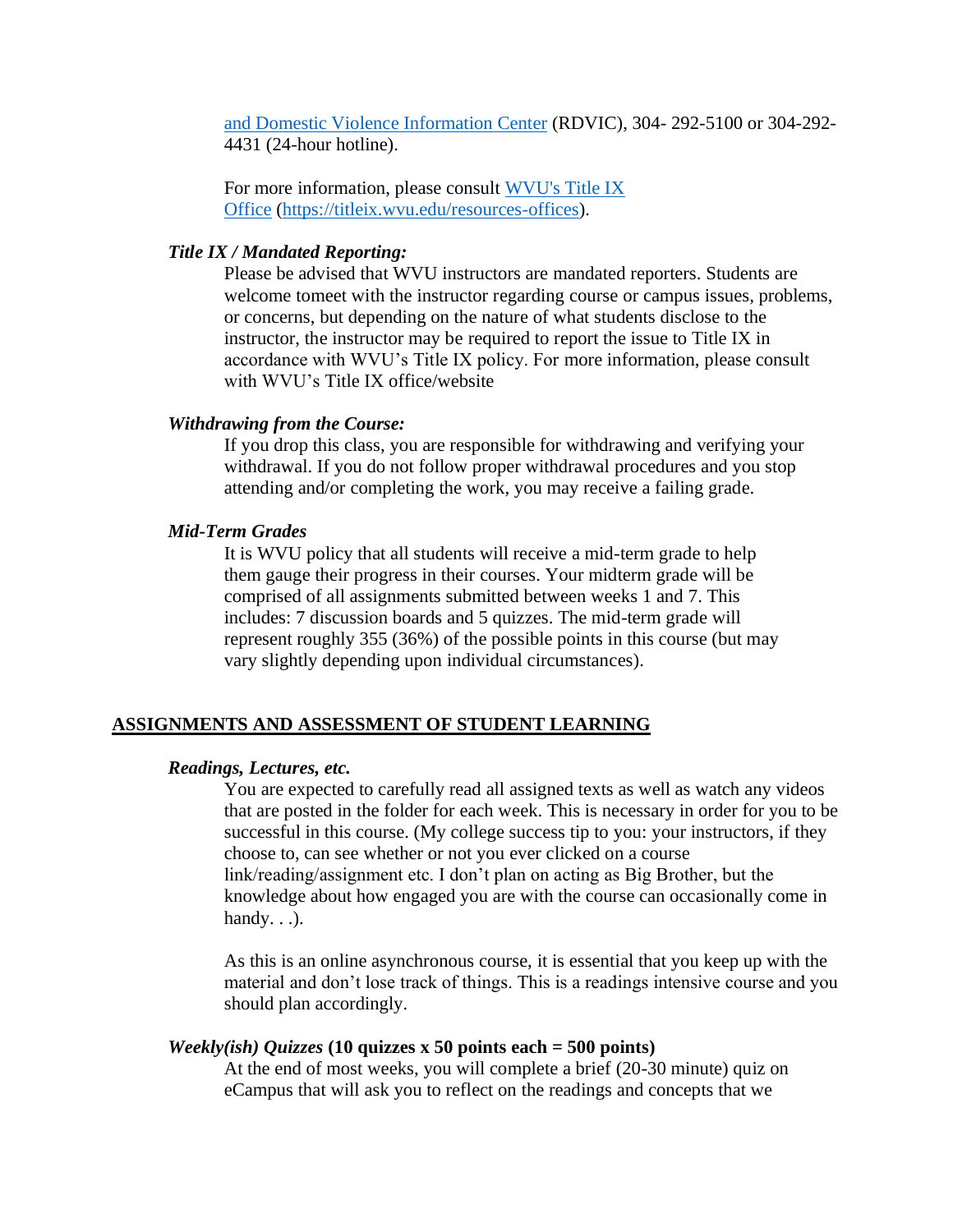discussed the last few classes. Only ten of your quizzes will count towards your final grade (in other words, your lowest 2 scores will be dropped). These quizzes are intended to ensure that you are keeping up with the material and not falling behind. Think of it like completing a mid-term examination and a final examination one question at a time.

#### *Weekly Discussion Board Engagement* **(15 discussions x 20 points each = 300 points)**

The class will be subdivided into smaller Discussion Groups, and you are required to engage in conversation with this group each week. I will post discussion prompts that will jumpstart the conversation (Something like: "What connections do you see between this reading/topic and current issues?"). Each student must craft a response to this prompt by Wednesday at 11:59pm and then post at least two engaging (meaning more than something like "I agree with you. That was interesting!") responses to you classmates no later than Sunday at 11:59pm. While there are minimum requirements (1 primary response and 2 secondary responses), there are no maximums, so feel free to post as often as you would like. As there are 16 discussion board weeks, your lowest score will be dropped.

#### *Final Essay*

Each student will complete a final written project in this course. More information will be provided on a separate assignment sheet.

#### *Assessment Breakdown*

| A: | $1000 - 900$ | $(100\% - 90\%)$  |
|----|--------------|-------------------|
| B: | $899 - 800$  | $(89.9\% - 80\%)$ |
| C: | $799 - 700$  | $(79.9\% - 70\%)$ |
| D: | $699 - 600$  | $(69.9\% - 60\%)$ |
| F: | $599-0$      | $(59.9\% - 0\%)$  |

Weekly quizzes (10 x 50 points each) 500 points Discussion Board (15 x 20 points each) 300 points Final Essay 200 points

#### POINTS POSSIBLE

-------------------------

1000 points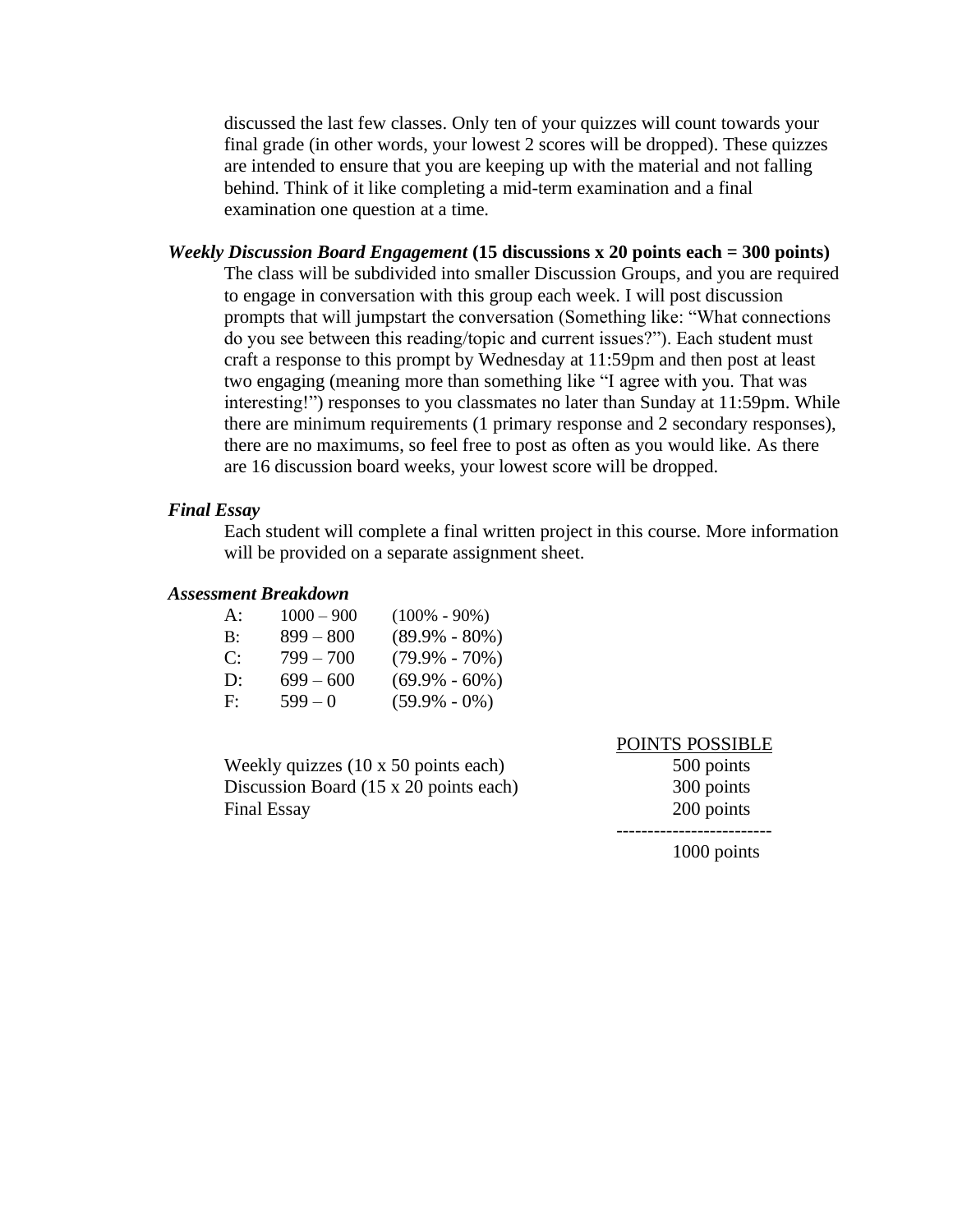# **SCHEDULE**

Assignments & schedule may be adjusted at the discretion of the Instructor [EC] indicates that the reading is available on eCampus

Readings/Assignments must be completed by the date listed

| <b>TASKS</b> (Readings and Videos) | <b>ASSIGNMENTS</b> |
|------------------------------------|--------------------|
|------------------------------------|--------------------|

| WEEK 1<br>Wednesday August 18 – Sunday August 22        |                                                                                       |  |
|---------------------------------------------------------|---------------------------------------------------------------------------------------|--|
| • Review Syllabus and Requirements<br>Watch Intro Video | • Post Introduction on Week 1<br><b>Discussion Board</b> by Saturday at<br>$11:59$ pm |  |

| WEEK 2<br>Monday August 23 - Sunday August 29   |                                          |  |
|-------------------------------------------------|------------------------------------------|--|
| • Read: chapter 1 of <i>Intimate Matters</i> by | <b>Week 2 Discussion Board (post)</b>    |  |
| D'Emilio & Freedman                             | primary response by Wednesday at         |  |
| Read: Selection from Roscoe Changing            | 11:59pm. Secondary posts by Saturday     |  |
| $\bullet$                                       | at $11:59$ pm $)$                        |  |
| <i>Ones</i> [EC]                                | Take <b>Quiz 1</b> (opens on Thursday at |  |
| Watch: Week 2 Lecture                           | 5pm and closes Sunday at 11:59pm)        |  |

| <b>WEEK 3</b><br>Monday August 30 – Sunday September 5 |                                       |  |
|--------------------------------------------------------|---------------------------------------|--|
| • Read: chapter 2 of <i>Intimate Matters</i> by        | <b>Week 3 Discussion Board (post)</b> |  |
| D'Emilio & Freedman                                    | primary response by Wednesday at      |  |
| Read: pages 7-22 (Part 1, Documents                    | 11:59pm. Secondary posts by Saturday  |  |
| 1-7) of Documenting Intimate Matters                   | at $11:59$ pm $)$                     |  |
| by Foster                                              | • Take Quiz 2 (opens on Thursday at   |  |
| Watch: Week 3 Lecture                                  | 5pm and closes Sunday at 11:59pm)     |  |

# **WEEK 4 Tuesday September 7 – Sunday September 12 (LABOR DAY – Monday September 6)**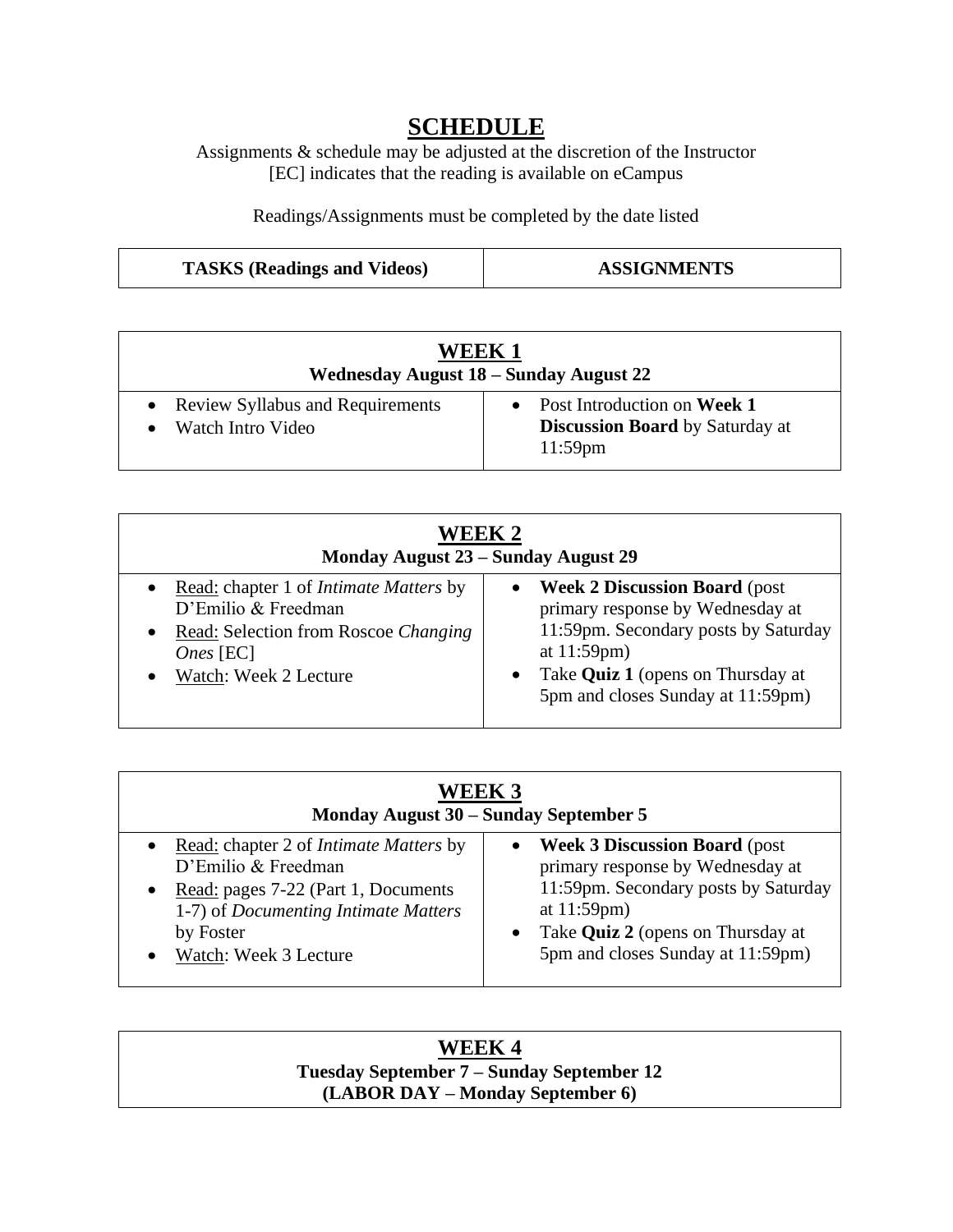- Read: chapter 3 of *Intimate Matters* by D'Emilio & Freedman
- Read: pages 23-38 (Part 1, Documents 8-14) of *Documenting Intimate Matters* by Foster
- Watch: Week 4 Lecture
- **Week 4 Discussion Board** (post primary response by Wednesday at 11:59pm. Secondary posts by Saturday at 11:59pm)
- **NO QUIZ!**

| WEEK 5<br>Monday September 13 – Sunday September 19 |                                       |  |
|-----------------------------------------------------|---------------------------------------|--|
| • Read: "Taking the Trade: Abortion $&$             | <b>Week 5 Discussion Board (post)</b> |  |
| Gender Relations" by Hughes                         | primary response by Wednesday at      |  |
| Dayton [EC]                                         | 11:59pm. Secondary posts by Saturday  |  |
| • Read: chapter 4 of <i>Intimate Matters</i> by     | at $11:59$ pm $)$                     |  |
| D'Emilio & Freedman                                 | Take Quiz 3 (opens on Thursday at     |  |
| Watch: Week 5 Lecture                               | 5pm and closes Sunday at 11:59pm)     |  |

| WEEK 6<br>Monday September 20 – Sunday September 26                                                                                                                                                              |                                                                                                                                                                                                                           |  |
|------------------------------------------------------------------------------------------------------------------------------------------------------------------------------------------------------------------|---------------------------------------------------------------------------------------------------------------------------------------------------------------------------------------------------------------------------|--|
| • Read: chapter 5 of <i>Intimate Matters</i> by<br>D'Emilio & Freedman<br>Read: pages 39-57 (Part 2, Documents<br>$\bullet$<br>1-7) of <i>Documenting Intimate Matters</i><br>by Foster<br>Watch: Week 6 Lecture | <b>Week 6 Discussion Board (post)</b><br>primary response by Wednesday at<br>11:59pm. Secondary posts by Saturday<br>at $11:59$ pm $)$<br>• Take <b>Quiz 4</b> (opens on Thursday at<br>5pm and closes Sunday at 11:59pm) |  |

| WEEK 7<br>Monday September 27 – Sunday October 3 |                                       |  |
|--------------------------------------------------|---------------------------------------|--|
| • Read: chapter 6 of <i>Intimate Matters</i> by  | <b>Week 7 Discussion Board (post)</b> |  |
| D'Emilio & Freedman                              | primary response by Wednesday at      |  |
| Read: "The Late Victorians and the               | 11:59pm. Secondary posts by Saturday  |  |
| Spermatic Political Economy" by                  | at $11:59$ pm $)$                     |  |
| Melody and Peterson [EC]                         | Take Quiz 5 (opens on Thursday at     |  |
| Watch: Week 7 Lecture                            | 5pm and closes Sunday at 11:59pm)     |  |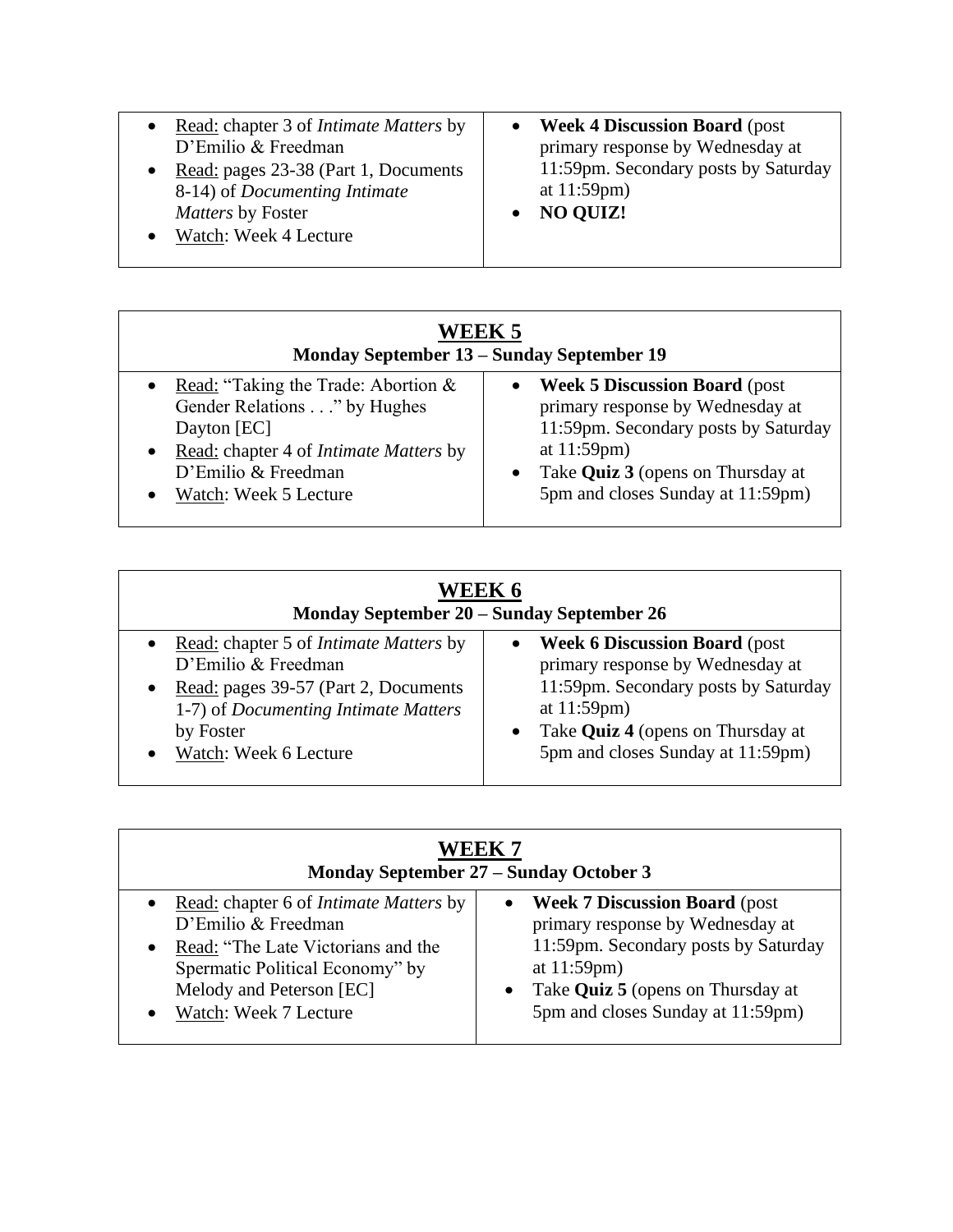| <b>WEEK 8</b><br><b>Monday October 4 – Sunday October 10</b><br><b>FALL BREAK October 7-8</b>                                                                                                            |                                                                                                                                                     |  |
|----------------------------------------------------------------------------------------------------------------------------------------------------------------------------------------------------------|-----------------------------------------------------------------------------------------------------------------------------------------------------|--|
| • Read: chapter 7 of <i>Intimate Matters</i> by<br>D'Emilio & Freedman<br>• Read: pages $65-76$ (Part 2, Documents<br>8-14) of <i>Documenting Intimate Matters</i><br>by Foster<br>Watch: Week 8 Lecture | • Week 8 Discussion Board (post<br>primary response by Wednesday at<br>11:59pm. Secondary posts by Saturday<br>at $11:59$ pm $)$<br><b>NO QUIZ!</b> |  |

| WEEK 9<br>Monday October 11 - Sunday October 17 |                                            |  |
|-------------------------------------------------|--------------------------------------------|--|
| • Read: chapter 8 of <i>Intimate Matters</i> by | • Week 9 Discussion Board (post            |  |
| D'Emilio & Freedman                             | primary response by Wednesday at           |  |
| • Read: pages 78-101 (Part 3, Documents         | 11:59pm. Secondary posts by Saturday       |  |
| 1-7) of <i>Documenting Intimate Matters</i>     | at $11:59$ pm $)$                          |  |
| by Foster                                       | • Take <b>Quiz 6</b> (opens on Thursday at |  |
| Watch: Week 9 Lecture                           | 5pm and closes Sunday at 11:59pm)          |  |

| <b>WEEK 10</b><br><b>Monday October 18 - Sunday October 24</b>                                                                                                                                   |                                                                                                                                                                                                                                  |  |
|--------------------------------------------------------------------------------------------------------------------------------------------------------------------------------------------------|----------------------------------------------------------------------------------------------------------------------------------------------------------------------------------------------------------------------------------|--|
| • Read: chapter 9 of <i>Intimate Matters</i> by<br>D'Emilio & Freedman<br>Read: pages 102-125 (Part 3, Documents<br>8-14) of Documenting Intimate Matters<br>by Foster<br>Watch: Week 10 Lecture | <b>Week 10 Discussion Board (post)</b><br>$\bullet$<br>primary response by Wednesday at<br>11:59pm. Secondary posts by Saturday<br>at $11:59$ pm $)$<br>• Take Quiz 7 (opens on Thursday at<br>5pm and closes Sunday at 11:59pm) |  |

| <b>WEEK 11</b><br>Monday October 25 – Sunday October 31                                                                                                                                 |                                                                                                                                                                                                                                  |  |
|-----------------------------------------------------------------------------------------------------------------------------------------------------------------------------------------|----------------------------------------------------------------------------------------------------------------------------------------------------------------------------------------------------------------------------------|--|
| • Read: chapter 10 of <i>Intimate Matters</i> by<br>D'Emilio & Freedman<br>Read: chapter 11 of <i>Intimate Matters</i> by<br>$\bullet$<br>D'Emilio & Freedman<br>Watch: Week 11 Lecture | <b>Week 11 Discussion Board (post)</b><br>$\bullet$<br>primary response by Wednesday at<br>11:59pm. Secondary posts by Saturday<br>at $11:59$ pm $)$<br>• Take Quiz 8 (opens on Thursday at<br>5pm and closes Sunday at 11:59pm) |  |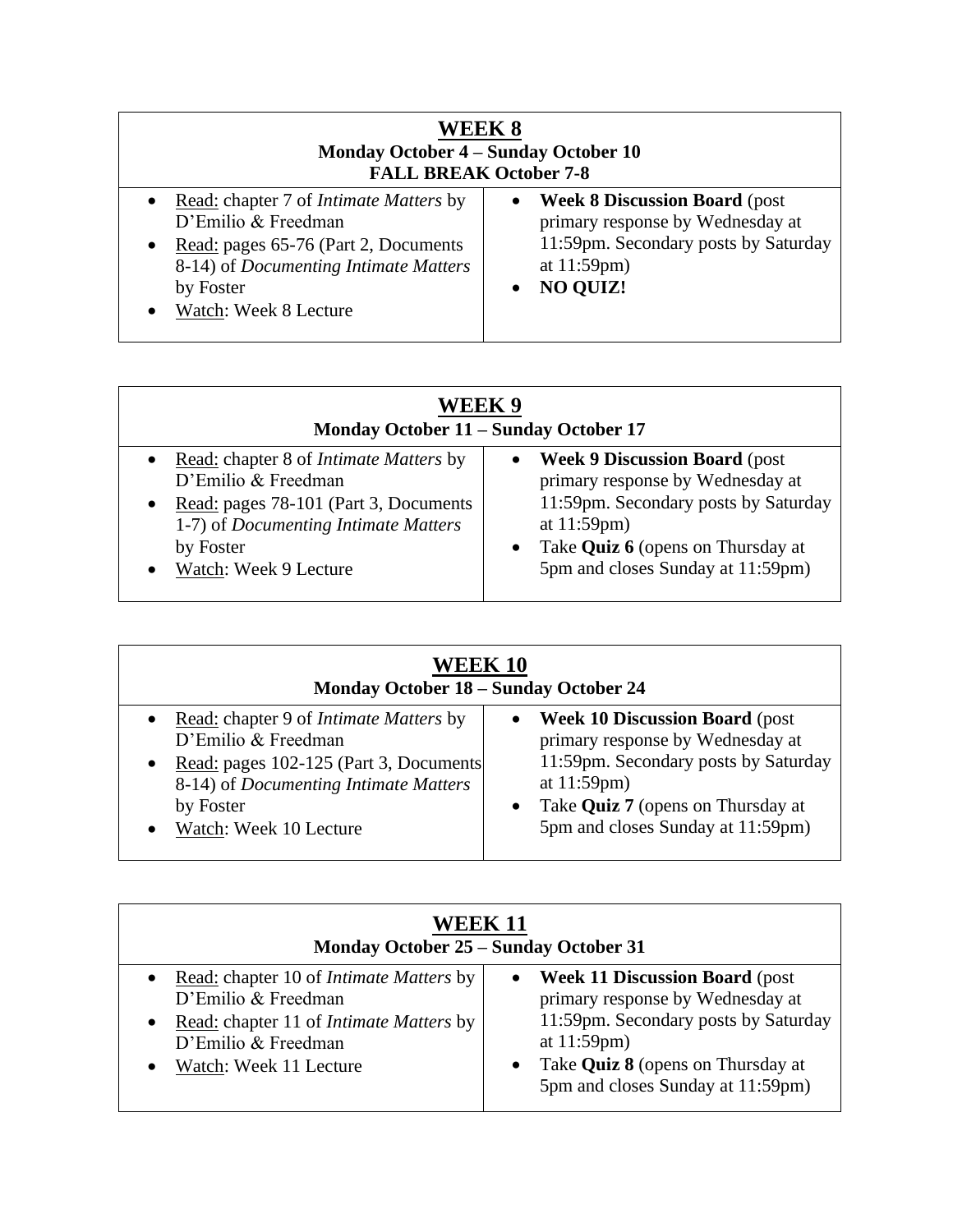| <b>WEEK 12</b><br><b>Monday November 1 - Sunday November 7</b>                                                                                                                                               |                                                                                                                                                                                                                                       |  |
|--------------------------------------------------------------------------------------------------------------------------------------------------------------------------------------------------------------|---------------------------------------------------------------------------------------------------------------------------------------------------------------------------------------------------------------------------------------|--|
| • Read: chapter 12 of <i>Intimate Matters</i> by<br>D'Emilio & Freedman<br>• Read: pages $144-165$ (Part 4,<br>Documents 6-11) of <i>Documenting</i><br>Intimate Matters by Foster<br>Watch: Week 12 Lecture | <b>Week 12 Discussion Board (post)</b><br>$\bullet$<br>primary response by Wednesday at<br>11:59pm. Secondary posts by<br>Saturday at 11:59pm)<br>Take Quiz 9 (opens on Thursday at<br>$\bullet$<br>5pm and closes Sunday at 11:59pm) |  |

| <b>WEEK 13</b><br><b>Monday November 8 - Sunday November 14</b>                                                                                    |                                                                                                                                                                                                                                        |  |
|----------------------------------------------------------------------------------------------------------------------------------------------------|----------------------------------------------------------------------------------------------------------------------------------------------------------------------------------------------------------------------------------------|--|
| Read: chapter 13 of <i>Intimate Matters</i> by<br>D'Emilio & Freedman<br>Read: "Who is A Homosexual?"" by<br>Canady [EC]<br>Watch: Week 13 Lecture | <b>Week 13 Discussion Board (post)</b><br>$\bullet$<br>primary response by Wednesday at<br>11:59pm. Secondary posts by<br>Saturday at 11:59pm)<br>Take Quiz 10 (opens on Thursday at<br>$\bullet$<br>5pm and closes Sunday at 11:59pm) |  |

| <b>WEEK 14</b><br><b>Monday November 15 - Sunday November 21</b><br>(FALL BREAK: Saturday November 20 – 28)                                                                |                                                                                                                                                                                                                                        |  |
|----------------------------------------------------------------------------------------------------------------------------------------------------------------------------|----------------------------------------------------------------------------------------------------------------------------------------------------------------------------------------------------------------------------------------|--|
| • Read: chapter 14 of <i>Intimate Matters</i> by<br>D'Emilio & Freedman<br>Read: chapter 15 of <i>Intimate Matters</i> by<br>D'Emilio & Freedman<br>Watch: Week 14 Lecture | <b>Week 14 Discussion Board (post)</b><br>$\bullet$<br>primary response by Wednesday at<br>11:59pm. Secondary posts by<br>Saturday at 11:59pm)<br>Take Quiz 11 (opens on Thursday at<br>$\bullet$<br>5pm and closes Sunday at 11:59pm) |  |

# **WEEK 15 FALL BREAK: Saturday November 20 - 28**

# **WEEK 16 Monday November 29 – Sunday December 5**